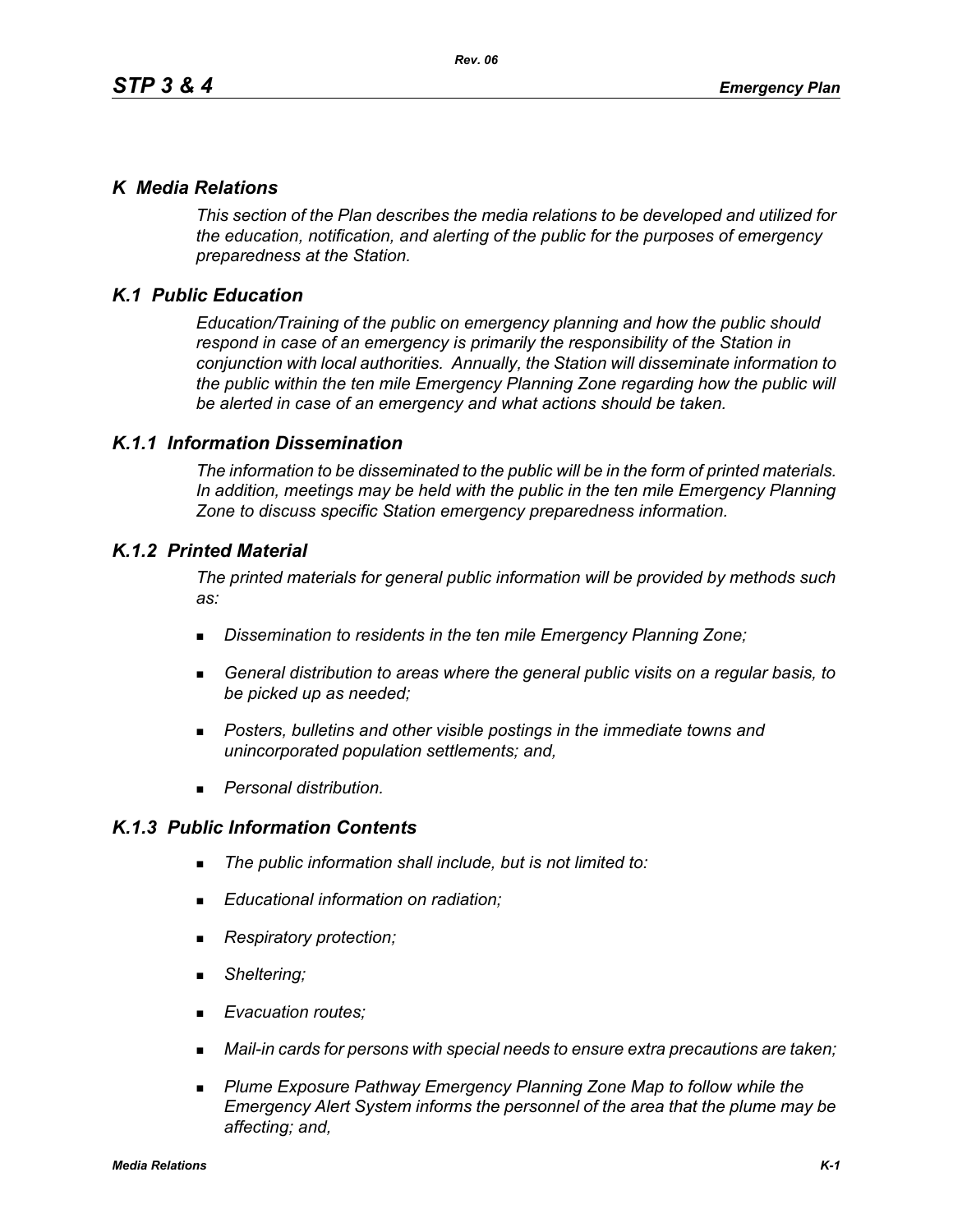- *Contacts and telephone numbers for additional information.*
- *Public information material is available to residents along with a Spanish information number.*

## *K.1.4 Station Continuing Education/Information Program*

*The Station promotes a continuing program of public education throughout the Station in regard to nuclear power in general and the Station in particular. Emergency planning is included in these information programs.* 

## *K.1.5 Education Responsibility*

*Education of the public regarding nuclear power and emergency response planning is the responsibility of the Supervisor, Emergency Response.* 

## *K.1.6 Distribution of Alert Radios*

*The Supervisor, Emergency Response or designee will distribute the alert radios and provide the public with an introduction to the emergency notification process.* 

### *K.2 Public Information Distribution*

*The public information is distributed annually by mail to residences, businesses, and public buildings within the ten mile Emergency Planning Zone of the Station.*

### *K.3 Transient Population Distribution*

*A general distribution to reach the transient population is achieved by posting information in public areas and by placing supplies of prepared written materials in areas where the general populace frequents.* 

### *K.4 Education and Information Program Resources*

*Media advertisements, telephone messages, news releases, and public information seminars may be utilized as necessary to achieve an effective information and education program.* 

### *K.4.1 News Media Participation*

*At least annually, the news media will be invited to participate in a program to acquaint them with the emergency planning effort at the Station. Typical topics covered will be information concerning radiation, and points of contact for release of information to the media in case of an emergency, or for plant specific material sent to the media.*

### *K.4.2 Specific Media Requests*

*The South Texas Project Communications and Public Affairs Group will respond to specific media requests for information concerning nuclear power emergency planning and the Station.*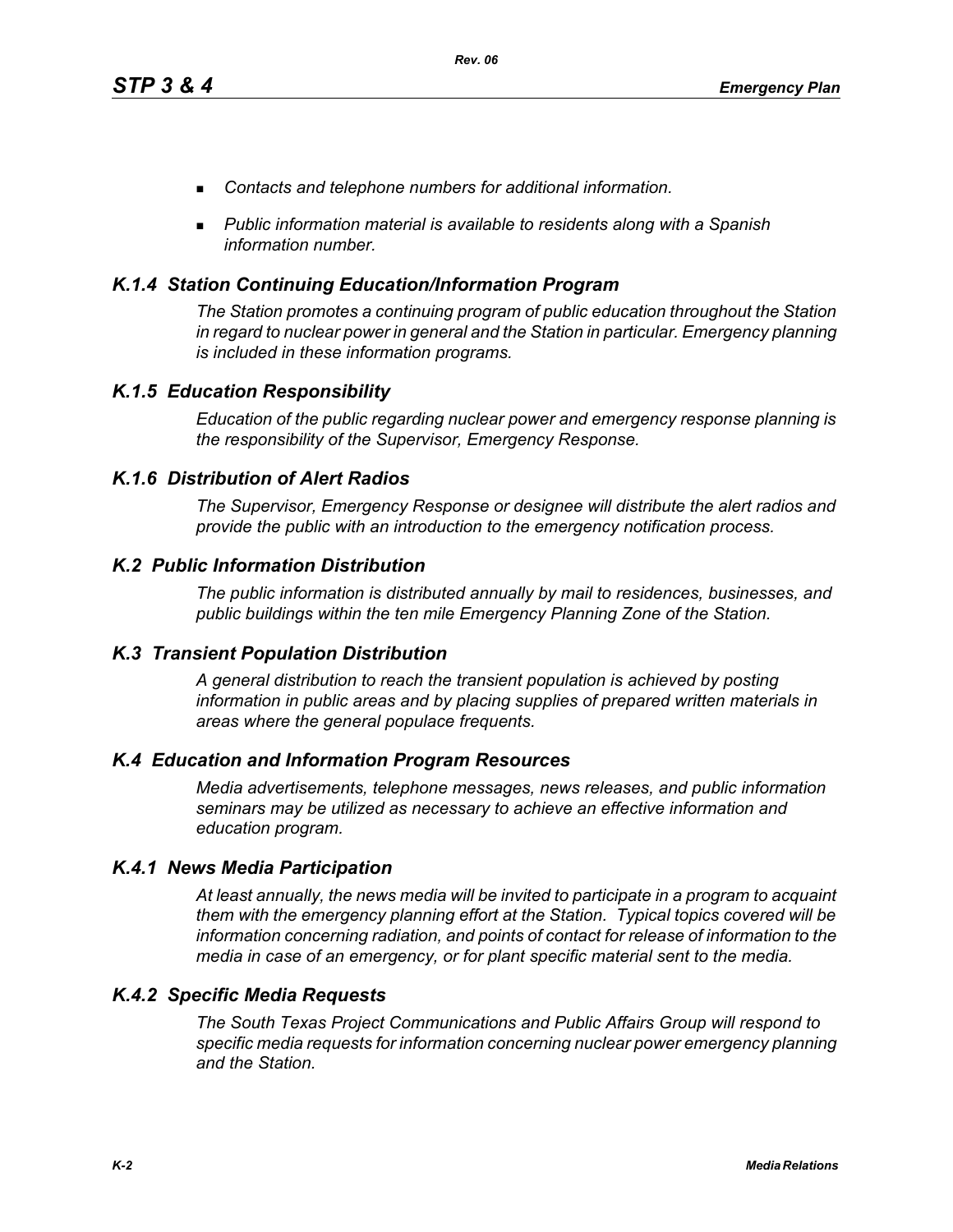## *K.5 Media Information Organization*

*It is the policy of the Station to provide prompt and accurate information to the public*  for events that may affect or simply interest the nearby community and the public at *large.* 

## *K.5.1 Normal Events and Unusual Events Release*

*News releases during declared Unusual Events will be issued by the South Texas Project Communications and Public Affairs Group.* 

### *K.5.2 Early Information Release*

*During an Alert or Higher event, prior to activation of the Joint Information Center, The Site Public Affairs Coordinator or an individual from the South Texas Project Communications and Public Affairs Group will support the Emergency Director issuing press releases.* 

#### *K.5.3 Joint Information Center Activation*

*The Joint Information Center is staffed at the declaration of an Alert and may be activated at the discretion of the Emergency Director. The Joint Information Center shall be activated at a Site Area Emergency or General Emergency. After the activation of the Joint Information Center, all news releases concerning the emergency at the Station shall be issued from the Joint Information Center. These information releases shall be the basis for information provided to the Station and employees, government groups, other utilities, and industry groups, as well as media outlets and the media representatives located at the Joint Information Center. Figure K-1 provides a typical layout of the Joint Information Center.* 

#### *K.5.4 Media Response/Rumor Control Manager*

*Media and public inquiries will be handled by the South Texas Project Communications and Public Affairs Personnel and STPNOC Co-Owners while the on-duty emergency response organization is enroute to the Joint Information Center. The Co-Owners will be contacted and provided information to answer media and public inquiries and to direct the media to the Joint Information Center.*

#### *K.5.5 Company Spokesperson*

*The Company Spokesperson is the primary spokesperson for the Station and together with the Joint Information Center Director shall remain responsible for the consistency of the information released. The Joint Information Center Director and/or the Emergency Director may select individuals to address the public on behalf of the Station as their respective expertise is needed.* 

#### *K.6 News Releases*

*News releases are issued periodically from the Joint Information Center under the direction of the Company Spokesperson. The Staff Writer will obtain information from the Site Public Affairs Coordinator. Information will be drafted into news releases and coordinated with federal, state and county public information officers for release.*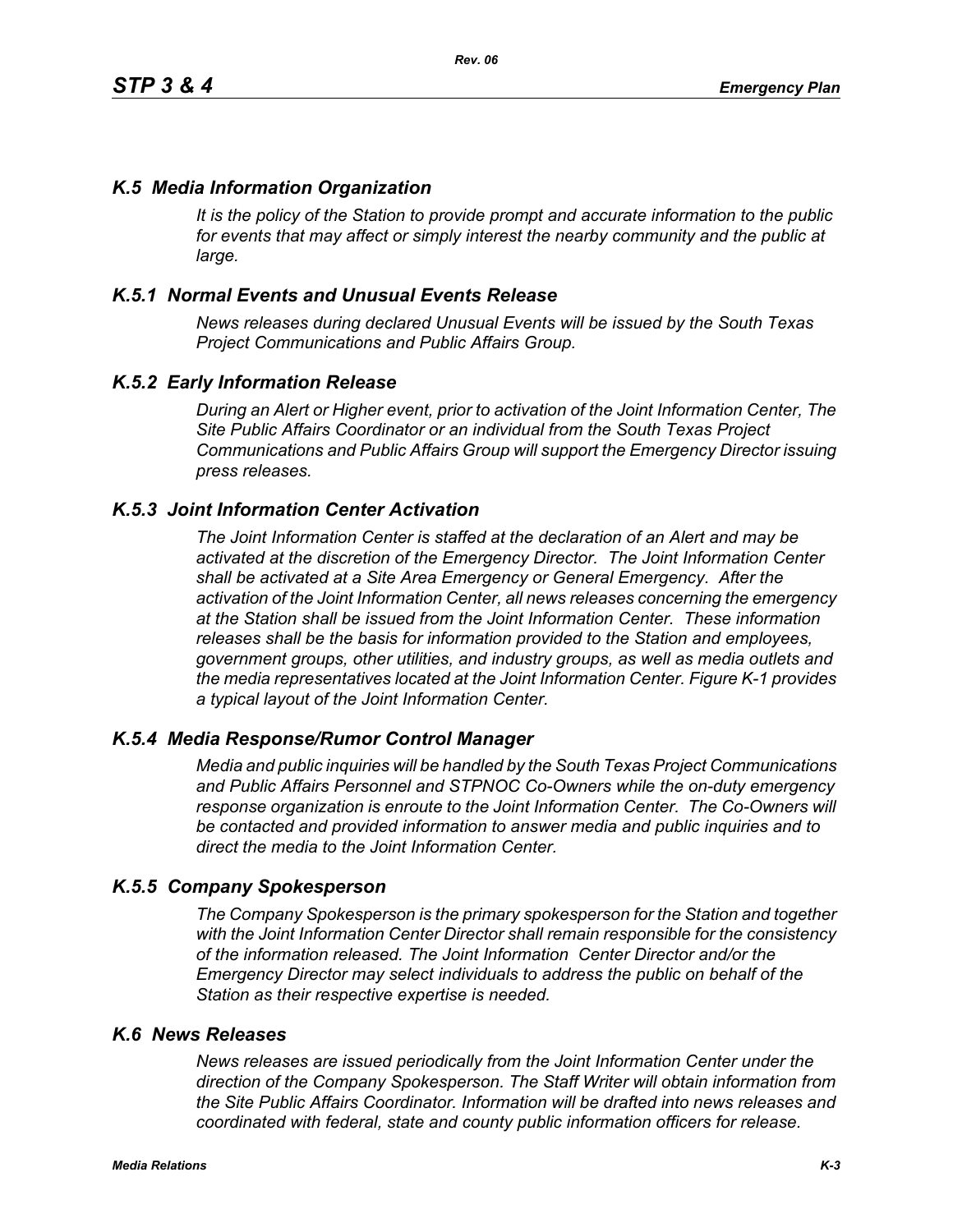# *K.7 News Conferences*

*News conferences will be held periodically at the Joint Information Center when activated during a declared emergency at the Station involving a Site Area Emergency or General Emergency.* 

- *Federal, State, and County authorities are invited to have representatives and spokespersons present at news conferences.*
- **Prior to each news conference or news release, the representatives of the Station,** *the Station owners, Federal, State, and local public information officers shall have the information to be released available for review.*
- *Media kits, containing maps, photographs, and Station historical background may be available for distribution at news conferences as needed.*

## *K.8 Media Requests*

*Any special media requests for specific interviews, visits to the Station or Control Room simulator, video tapes or films of the Control Room, and other unusual requests will be coordinated by the Media Relations Manager through the Site Public Affairs Coordinator.* 

- *Appropriate Station personnel can be made available for special background interviews.*
- *Special requests may be refused if they impact the Station security or safety programs or if the Emergency Director believes that media personnel may be placed in a situation of unnecessary hazard.*

### *K.9 Information Flow*

*During a declared emergency, the flow of factual information to employees and the public is critical. To ensure that the reports issued and disseminated about the Station are true and factual, the following rumor control program is established when the Joint Information Center is activated or earlier, if deemed necessary by the Joint Information Center Director.* 

### *K.9.1 Rumor Control*

*Under the direction of Media Monitoring/Rumor Control Manager, media monitors in the Joint Information Center shall monitor radio, television, and newspapers for misleading or erroneous information. In addition, under the direction of the Media Monitoring/Rumor Control Manager, Rumor Control Monitors in the Joint Information Center shall answer public telephone inquiries. The Media Monitoring/Rumor Control Manager is located in the Rumor Control Room at the Joint Information Center.* 

 *The Rumor Control Monitors and Media Monitors shall collect and consolidate rumors/misinformation and inform the applicable position or agency.*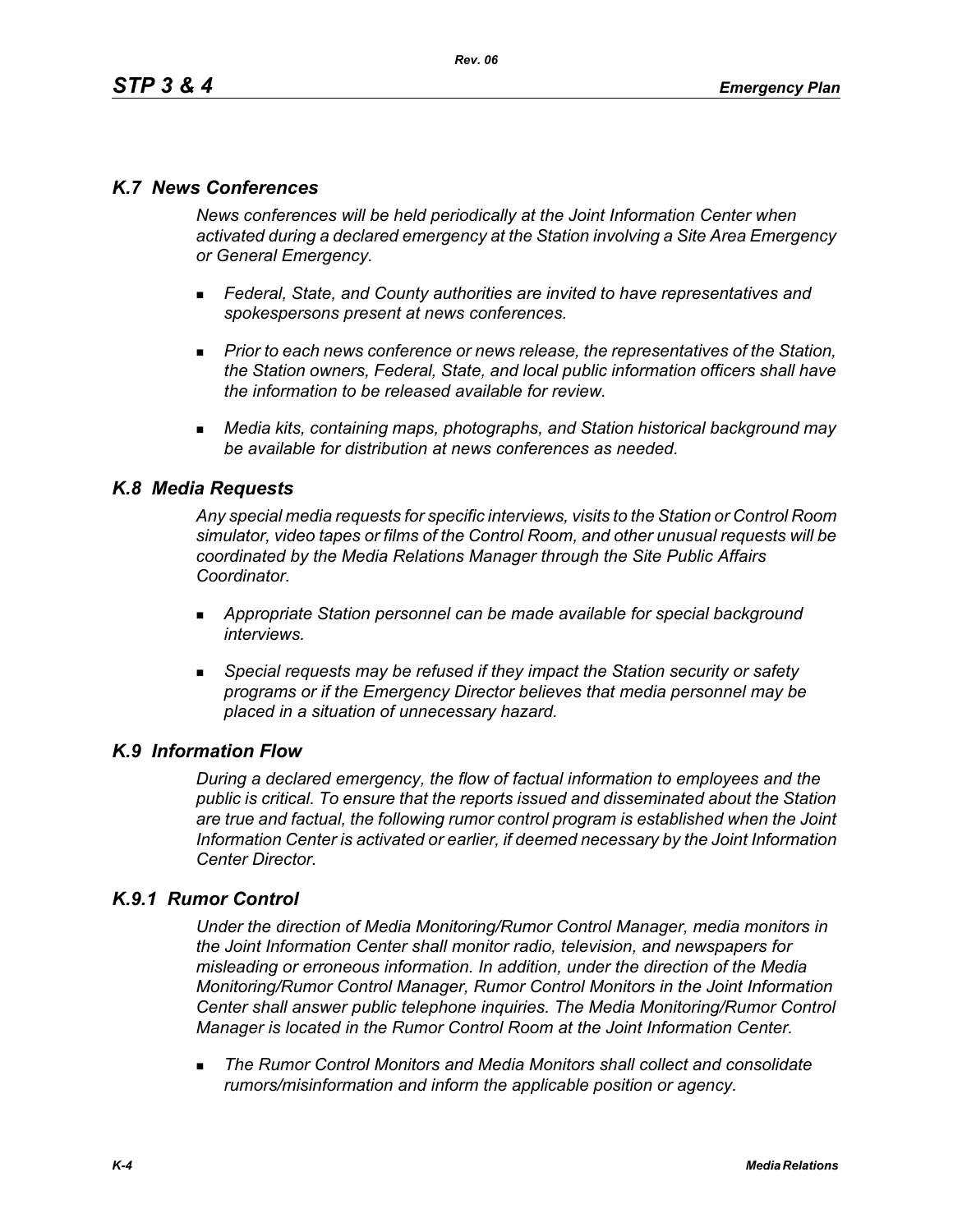*Rev. 06*

- *Rumor/misinformation shall be interpreted and discussed to coordinate appropriate responses and for immediate knowledge of what information is being released to the public from all parties.*
- *The Co-Owners shall collect and consolidate rumors/misinformation from customer service telephone operators and district offices and provide these rumors to the appropriate individual at the Joint Information Center.*

# *K.9.2 Misinformation Handling*

*State and County representatives shall handle misinformation relating to offsite conditions, including recommended protective measures.* 

*The Station shall address misinformation regarding Station/utility rumors. Rumors and incorrect information shall be addressed at news conferences when necessary.* 

*The Station shall also discuss information addressed in the news releases regarding protective action recommendations.* 

## *K.10 Joint Information Center*

*The Joint Information Center shall be operated as a joint information center where the Station, the State, County, and Federal Public Information Officers shall coordinate information, issue news bulletins, and participate in joint news briefings. 0ERP01-ZV-OF02, Joint Information Center Activation, Operation, and Deactivation describes how the Joint Information Center information is disseminated.*

*The Joint Information Center provides a spokesperson work area for Station, state, county, and federal public information officers. The entire Best Western Matagorda Hotel and Conference Center is available as the Joint Information Center, via a letter of agreement and contract; therefore, if private work areas are needed, space can be made available. Telecommunications facilities shall be available to include, but not be limited to:* 

- *Telephone links, with long distance capabilities;*
- *Telecopiers with nationwide capability; and,*
- *Radio and television hookups (for viewing) with cable television availability.*